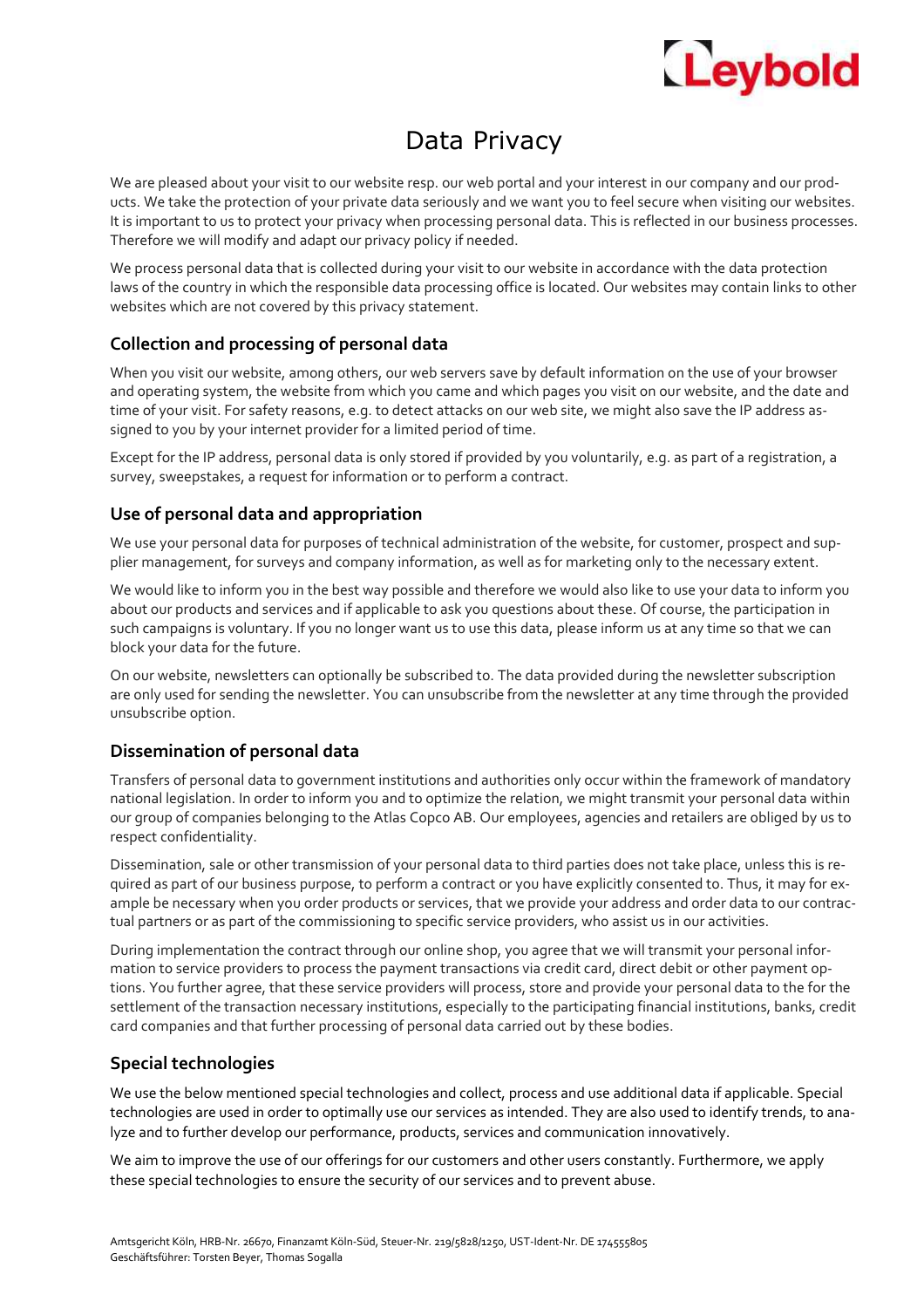## Leybold

#### **Cookies**

Cookies are small text files that are stored on your computer when you visit our website and saved by your browser. They serve to make our offer more user-friendly, more effective and safer. Wherever possible, we use so-called session cookies that are automatically deleted after your visit. You can disable cookies. For details, please refer to the instructions of your browser. Without cookies you only have limited access to our website.

| Name                                       | Purpose (Lifetime)                 | Name                           | Purpose (Lifetime)            | Name              | <b>Purpose (Lifetime)</b>                |
|--------------------------------------------|------------------------------------|--------------------------------|-------------------------------|-------------------|------------------------------------------|
| P4T IDLETIME                               | Time mesurement (1 year)           | P4T SSO UID                    | SSO ID (5 seconds)            | isCookiesEnabled  | Status cookie settings (session)         |
| P4Tlang                                    | User language (1 year)             | P4T SSO HASH                   | SSO Hash (5 seconds)          | new uid           | User calender (session)                  |
| P4T calendar filter                        | Calender filter (1 year)           | P4T_SSO_LOGOUT URL             | SSO hand over (5 seconds)     | grid filter       | Filter grid component (session)          |
| P4T RFI show values                        | RFI settings (1 year)              | P4TRedirect                    | Logout redirect URL (session) | cron              | Request type cron (session)              |
| P4T RFI show choices RFI settings (1 year) |                                    | P4TLoginLogo                   | Logo presentation (session)   | selectedParent    | Position in CRM companies tree (session) |
| P4T projectlist order                      | Projectlist order (1 year)         | P4TReload                      | Page modification (session)   | forceUpdate       | Update forced (session)                  |
| P4T taskstoday *                           | Task settings (1 year)             | p4t main application           | Session ID (session)          | qqfilterID        | Filter settings quality gates (session)  |
| P4TWindowSize                              | Browser window size (1 year)       | <b>TreeMenuBranchStatus</b>    | Tree menue status (session)   | project_list_view | Projectlist view (session)               |
| P4TActivity View                           | Actual CRM activity view (10 days) | order report template selected | Report template (session)     | srm_var_*         | SRM settings (session)                   |
|                                            |                                    |                                |                               |                   |                                          |

On the supplier web portal we are using, the following cookies are implemented:

### **Social Plugins**

On various websites we use so-called social plugins (hereinafter buttons) of social networks such as Facebook, Twitter, Google+, LinkedIn and Xing. During your visit to our website a direct connection to the server of the respective social network may be established. The content of the button is then transferred from the social networks directly to your browser and integrated into the website.

Hereby, the respective social network can already collect data, regardless of whether you interact with the button. If you are logged in to a social network, it can assign your visit to this site to your user account. If you are a member of a social network and do not want it to link the data collected during your visit to our website with your stored member data, you need to log out from the respective social network before visiting our website.

We have no influence on the extend of data that is collected by the social networks with their buttons. For the purpose and scope of data collection, the further processing and use of data by the respective social networks as well as your rights and settings options for protecting your privacy please refer to the privacy policies of the respective social networks.

#### **Analysis of usage data**

We want to continuously update and improve our offerings and our online services. Therefore, we apply the following technologies to detect the preferences of visitors as well as particularly popular areas of our website. This enables us to tailor the contents of our web pages to your needs and - if necessary - eliminate flaws quicker.

Google Analytics: Google Analytics is a web analytics service provided by Google Inc., 1600 Amphitheatre Parkway, Mountain View, CA 94043 (hereinafter: Google). Google Analytics uses cookies (see above), which allow analysis of your use of the website. These are cookies from Google itself (Google Analytics cookies) and so-called third-party cookies (DoubleClick cookie). Google Analytics is regularly used with shortened IP addresses only, and hence, does not produce any personal data. Users of our websites are not identifiable. The information generated by the cookie about your usage of this website are usually transferred and stored to a server of Google in the US. Within the member states of the European Union or other parties to the Agreement on the European Economic Area your IP address will be shortened by Google. On behalf of the operator of this website, Google will use this information to evaluate your use of the website, to compile reports on the website activities and to provide other website usage and internet usage related services, in particular, functions for display advertising, such as Google Analytics reports about performance by demographic characteristics and interests, to the website operator. Google may also transfer this information to third parties where required by law or where such third parties process the information on Google's behalf. In the Google Analytics reports for performance and demographic interests, interest-based advertising from Google obtained data and visitors information of third parties (such as age, gender and interests) are used. Google may associate your IP address with any other data held by Google. Google Analytics can be completely disabled by the following plugin: https://tools.google.com/dlpage/gaoptout?hl=en.